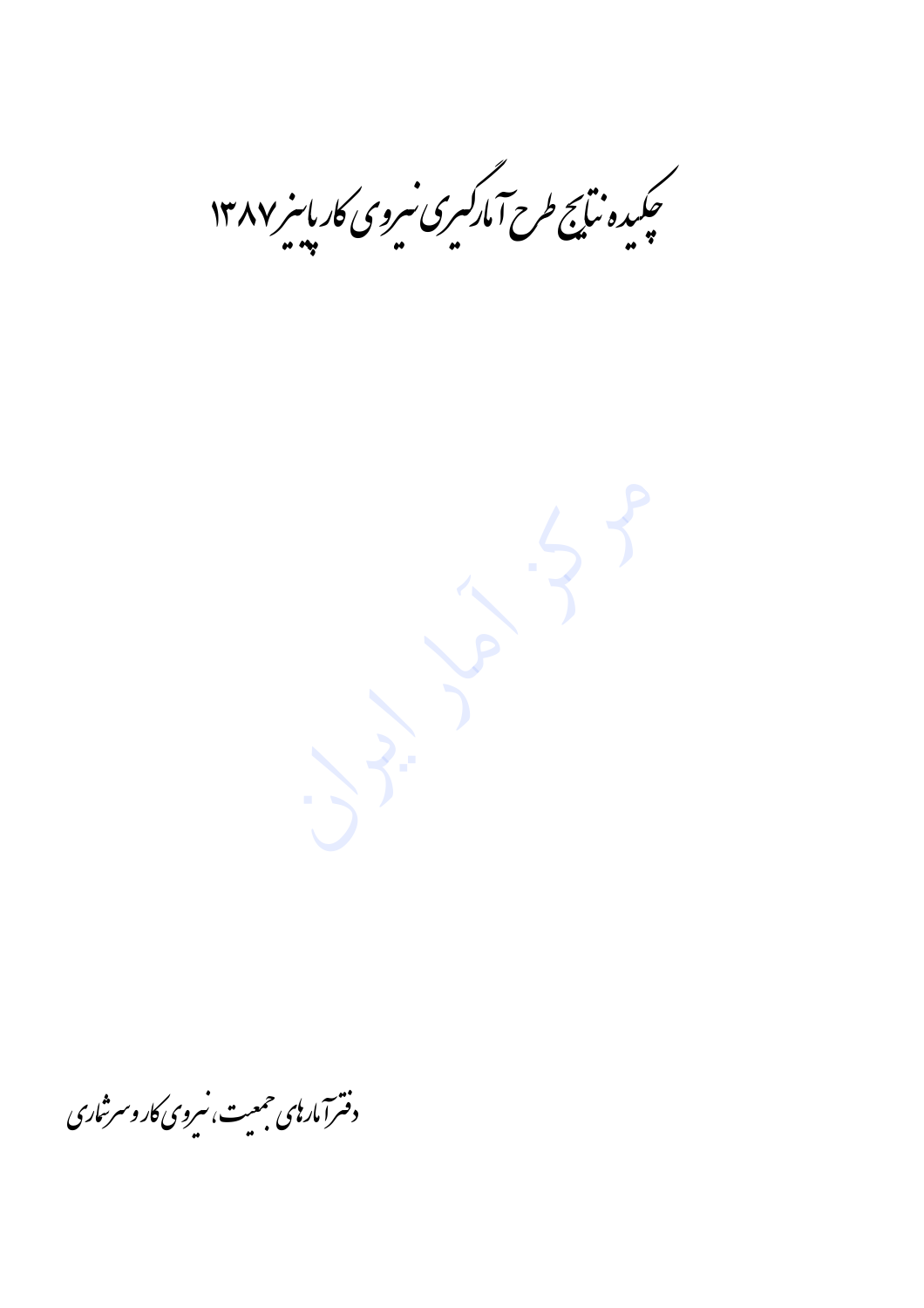### مقدمه

اشتغال و بیکاری، از جمله موضوعهای اساسی اقتصاد هرکشوری است، بهگونهای که افزایش اشتغال و کاهش بیکاری، بهعنوان یکبی از شاخصهای توسعهیافتگی جوامع تلقی میشود. نرخ بیکاری یکی از شاخصهایی است که برای ارزیابی شرایط اقتصادی کشور مورد استفاده قرار می گیرد. طرح آمارگیری نیروی کار با هدف برآورد شاخصهای نیروی کار به صورت فصلی و سالانه و همچنین تغییـرات آن در کل کشور، نقاط شهری، نقاط روستایی و تغییرات سالانه در استانها با روش نمونهگیری چرخـشی (Rotation) در فـصول مختلف سال اجرا میشود. این طرح اولین بار در بهار ۱۳۸۴ آغاز شد و پس از آن در ماه میانی هر فصل اجرا شـده اسـت. پـیش از آن طرح دیگری تحت عنوان آمارگیری از ویژگی های اشتغال و بیکاری خانوار اجرا میشد. طرح مذکور اولین بار در سال ۱۳۷۳ و پس از آن در سال های ۱۳۷۶ تا ۱۳۷۹ یک بار در سال و فقط در ماه آبان و از سال ۱۳۸۰ تا ۱۳۸۲ در هر فصل و در سال ۱۳۸۳ در ماههای اردیبهشت و آبان انجام گرفت. برای بهبود کیفیت طرح و انطباق بیشتر با مفاهیم بینالمللی به ویژه سـازمان جهـانی کـار (ILO) در طرح مذکور بازنگری به عمل آمد تا به صورت طرح فعلی و با عنوان آمارگیری نیروی کار به اجرا در بیاید.

در این طرح به دلیل ماهیت ادواری آن از نمونه پایه استفاده میشود. نمونه پایه، نمونهای است که میتوان از آن برای چند دوره از یک آمارگیری ادواری یا چند آمارگیری، زیر نمونههایی انتخاب کرد. نمونه پایه این طرح طے فراینـدی از چـارچوب سرشـماری عمـومی کارگاهی ۱۳۸۱ ساخته شده است. پس از ساخت نمونه پایه فهرست برداری از خانوارهای مربوط به خوشههـای نمونـه پایـه در پـاییز ۱۳۸۳ انجام گرفت تا بر اساس آن بتوان خانوارهای نمونه را با توجه به الگوی چرخش مورد نظر بـرای دورههـای مختلـف آمـارگيری انتخاب نمود.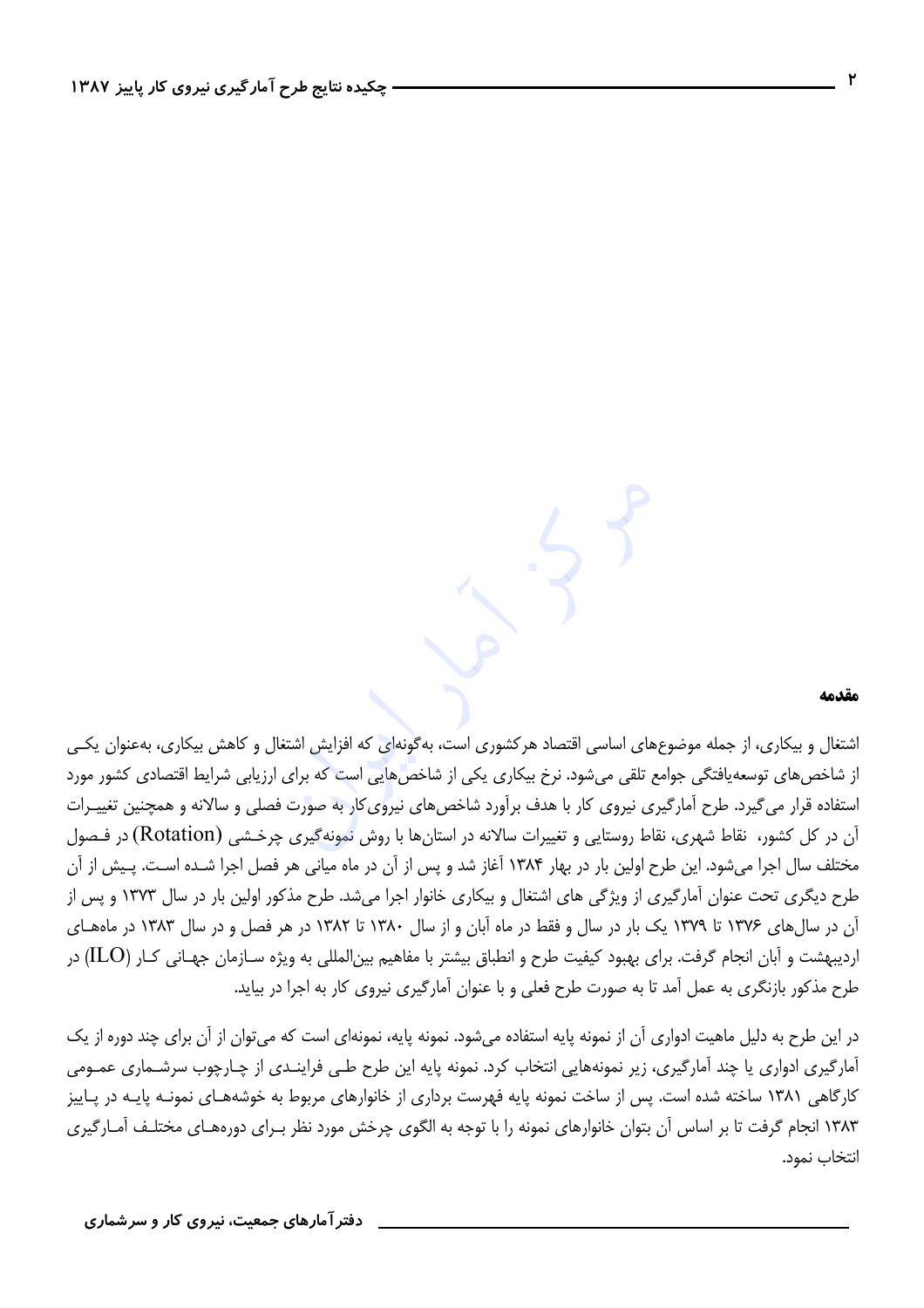## تعاريف و مفاهيم

## ● جمعیت فعال اقتصادی

تمام افراد ۱۰ ساله و بیش تر (حداقل سن تعیین شده)، که در هفتهی تقویمی قبل از هفتهی آمارگیری (هفتهی مرجع) طبق تعریف کار، در تولیـد کـالا و خـدمـات مشارکت داشتـه (شـاغـل) و یا از قابلیت مشـارکت برخـوردار بـودهاند (بیکـار)، جمعیت فعــال اقتـصادی محسوب مي شوند.

• شاغل

تمام افراد ١٠ ساله و بیش تر که در طول هفتهی مرجع، طبق تعریف کار، حداقل یک ساعت کار کرده و یا بنا به دلایلی بهطور موقت کار را ترک کرده باشند، شاغل محسوب میشوند. شاغلان بهطور عمده شامل دو گروه مزد و حقوق بگیران و خوداشتغالان مـیشـوند. ترک موقت کار در هفتهی مرجع با داشتن پیوند رسمی شغلی، برای مزد و حقوق بگیـران و تـداوم کـسب و کـار بـرای خوداشـتغالان، بهعنوان اشتغال محسوب میشود. افراد زیر نیز بهلحاظ اهمیتی که در فعالیت اقتصادی کشور دارند، شاغل محسوب میشوند:

- افرادی هستند که بدون دریاف<mark>ت مزد برای یکی از اعضای خانوار خود که با وی نسبت خویشاوندی دارند کار میکنند (کارکنان</mark> فاميلي بدون مزد).
- کارآموزانی که در دورهی کارآموزی فعالیتی در ارتباط با فعالیت مؤسسهی محل کارآموزی انجام میدهند، یعنـی مـستقیماً در توليد كالا يا خدمات سهيم هستند و فعاليت آنها "كار" محسوب مي شود.
	- محصلانی که در هفتهی مرجع مطابق تعریف، کار کردهاند.
- تمام افرادی که در نیروهای مسلح بهصورت کادر دائم یا موقت خدمت می کنند (نیروهـای مـسلح پرسـنل کـادر و سـربازان، درجهداران، افسران وظیفهی نیروهای نظامی و انتظامی).
	- بیکار

بیکار به تمام افراد ١٠ ساله و بیش تر اطلاق می شود که:

۱) در هفتهی مرجع فاقد کار باشند (دارای اشتغال مزدبگیری یا خوداشتغالی نباشند).

- ۲) در هفتهی مرجع و یا هفتهی بعد از آن آماده برای کار باشند (برای اشتغال مزدبگیری یا خوداشتغالی آماده باشند).
- ۳) در هفته ی مرجع و سه هفته قبل از آن جویای کار باشند (اقدامات مشخصی را بهمنظـور جـستجوی اشـتغال مزدبگیـری و یـا خوداشتغالی به عمل اورده باشند).

افرادی که بهدلیل آغاز به کار در آینده و یا انتظار بازگشت به شغل قبلی جویای کار نبوده، ولی فاقد کار و آماده برای کار بودهانـد نیـز بیکار محسوب میشوند.

• اشتغال ناقص

افراد دارای اشتغال ناقص شامل تمام شاغلانی است که در هفته مرجع، حاضر در سرکار یا غایب موقت از محل کار بوده، بـه دلایـل اقتصادی نظیر رکود کاری، پیدا نکردن کار با ساعت کار بیش تر، قرار داشتن در فصل غیرکباری و… کمتبر از ۴۴ سباعت کبار کبرده، خواهان و آماده برای انجام کار اضافی در هفته مرجع بودهاند.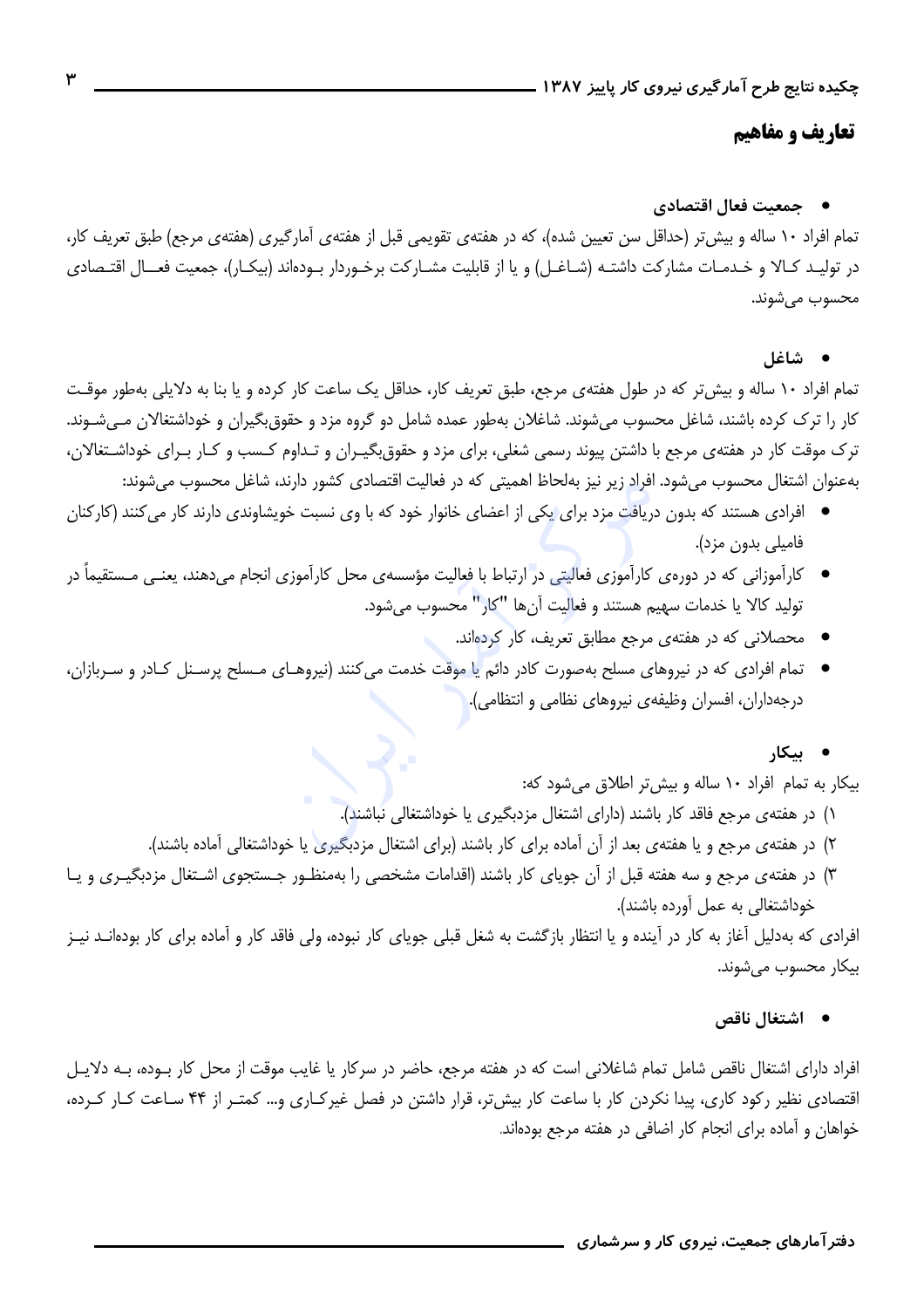## شاخصها

نرخ مشاركت اقتصادي (نرخ فعاليت) عبارت است از نسبت جمعیت فعال (شاغل و بیکار) ۱۰ ساله و بیش تر (یا ۱۵ ساله و بیش تر) به جمعیت در سن کار، ۱۰ساله و بیش *تـ*ر (یا ۱۵ ساله و بیش تر)، ضرب در ۱۰۰.

نرخ بیکاری عبارت است از نسبت جمعیت بیکار به جمعیت فعال (شاغل و بیکار)، ضربدر ۱۰۰.

# نرخ بيكاري جمعيت ٢۴-١۵ ساله ،(يا ٢٩-١۵ ساله) . عبارت است از نسبت جمعیت بیکار ۲۴–۱۵ ساله (یا ۲۹–۱۵ ساله) به جمعیت فعال ۲۴–۱۵ ساله (یا ۲۹–۱۵ ساله)، ضرب در ۱۰۰.

سهم اشتغال ناقص

عبارت است از نسبت جمعیت دارای اشتغال ناقص زمانی به جمعیت شاغل، ضربدر ۱۰۰.

دفتر آمارهای جمعیت، نیروی کار و سرشماری

 $\mathbf{r}$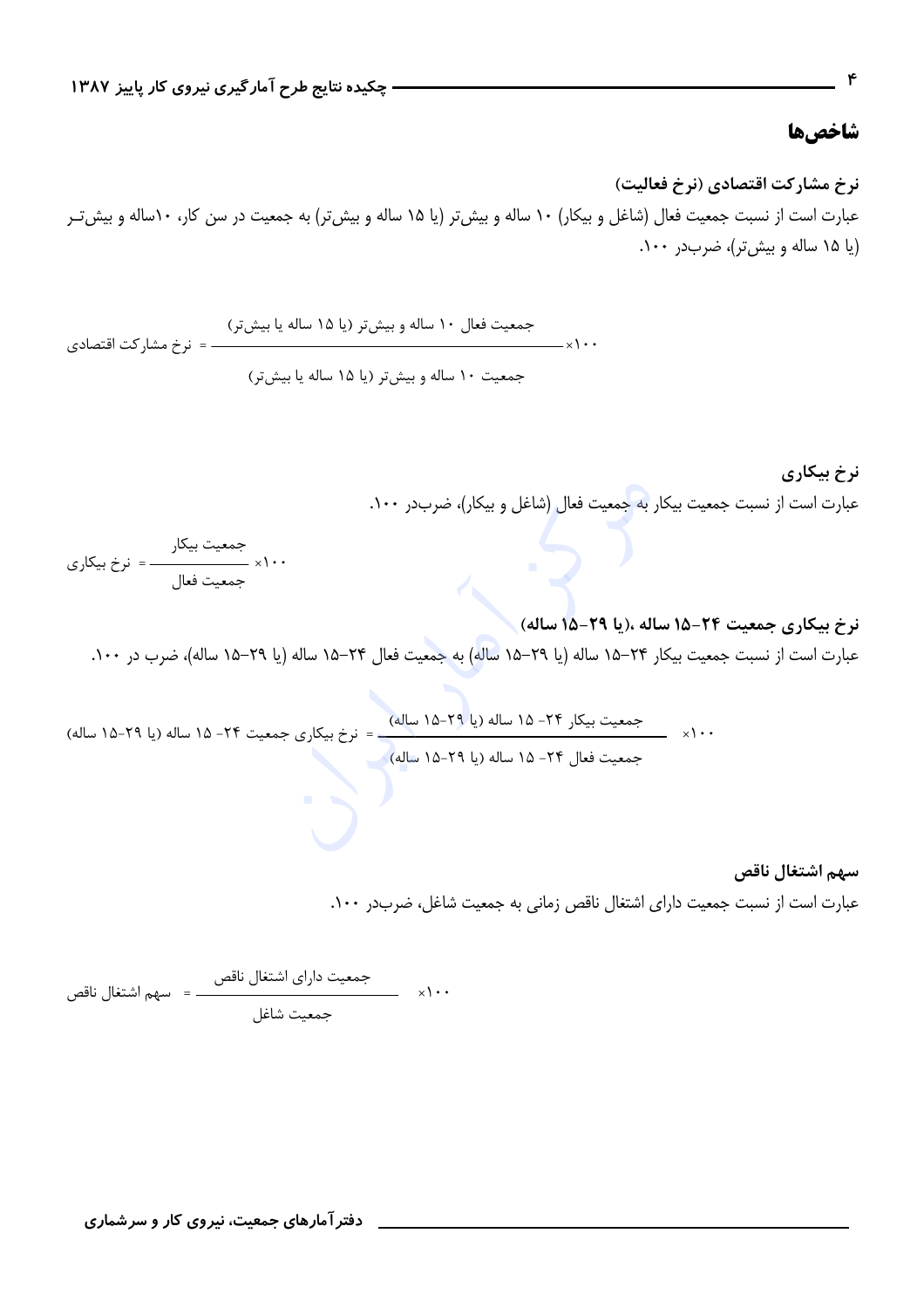# شاخصهای فصل تابستان نیروی کار

بر اساس نتایج این طرح در پاییز، عمدهترین شاخص هـای نیـروی کـار در جـدول ۱ ارائـه شـده اسـت. همچنـین جـدول۲ تغییـرات شاخصهای نیروی کار را نسبت به فصل قبل (تابستان ۱۳۸۷) و فصل مشابه سال گذشته (پاییز۱۳۸۶) نشان میدهد. در جدول ۳ نیز شاخصهای عمدهی نیروی کار به تفکیک استان ارائه شده است.

| جدول ۱– شاخصهای نیروی کار به تفکیک جنس، نقاط شهری و روستایی – تابستان |                                                                  |                                 |                                                                                                                                                                                                                                                                                                                                                                  |                                               |                                                                |                          |  |  |  |
|-----------------------------------------------------------------------|------------------------------------------------------------------|---------------------------------|------------------------------------------------------------------------------------------------------------------------------------------------------------------------------------------------------------------------------------------------------------------------------------------------------------------------------------------------------------------|-----------------------------------------------|----------------------------------------------------------------|--------------------------|--|--|--|
| نقاط روستایی                                                          | نقاط شهري                                                        | زن                              | مر د                                                                                                                                                                                                                                                                                                                                                             | کل کشور                                       | شاخصهای نیروی کار                                              |                          |  |  |  |
| 59/9                                                                  | 50/7                                                             | 17/5                            | ٦./٩                                                                                                                                                                                                                                                                                                                                                             | 57/9                                          | نرخ                                                            | فعالیت اقتصادی ۱۰ ساله و |  |  |  |
| $V \cdot \cdot \circ \mathsf{r} \vee \vee$                            | 10111102                                                         | 5794951                         | $1\wedge0\vee\&0.99$                                                                                                                                                                                                                                                                                                                                             | YYYYYY.                                       | تعداد                                                          | بيشتر                    |  |  |  |
| 7/1                                                                   | $\lambda \cdot / \lambda$                                        | 10/2                            | $\lambda/\tau$                                                                                                                                                                                                                                                                                                                                                   | ۹/٥                                           | نرخ                                                            | بیکاری ۱۰ ساله و بیشتر   |  |  |  |
| $2V \cdot V \cdot 2$                                                  | 112947.                                                          | $oV \cdot \Sigma V \wedge$      | 10299A0                                                                                                                                                                                                                                                                                                                                                          | $Y \setminus Y \cdot \Sigma \setminus \Sigma$ | تعداد                                                          |                          |  |  |  |
| $\frac{1}{2}$                                                         | $Y \circ 7$                                                      | 51/7                            | 19/7                                                                                                                                                                                                                                                                                                                                                             | $Y_1/e$                                       | نرخ                                                            | بیکاری جوانان ۱۵-۲۴      |  |  |  |
| YYAAE.                                                                | VTV9.7                                                           | $YI \Sigma I \cdot \cdot$       | $V \cdot Y$ $\leq Y$                                                                                                                                                                                                                                                                                                                                             | 977167                                        | تعداد                                                          | ساله                     |  |  |  |
| 17/7                                                                  | $Y \frac{1}{V}$                                                  | $\mathbf{r} \cdot / \mathbf{r}$ | 11/2                                                                                                                                                                                                                                                                                                                                                             | 19/                                           | نرخ                                                            | بیکاری جوانان ۱۵-۲۹      |  |  |  |
| $T \xi$ $\Upsilon \vee \Upsilon$                                      | 111.94.                                                          | $5$ V 1 V 1 1                   | 1.1.11                                                                                                                                                                                                                                                                                                                                                           | 1001757                                       | تعداد                                                          | ساله                     |  |  |  |
| $\circ \cdot / \circ$                                                 | O/Y                                                              | Y 9/A                           | $\lambda/\lambda$                                                                                                                                                                                                                                                                                                                                                | 19/9                                          | سهم                                                            | اشتغال در بخش            |  |  |  |
| rr.111.                                                               | V.9755                                                           | 97.9V.                          | Y. VAA1Y                                                                                                                                                                                                                                                                                                                                                         | 2.1995                                        | تعداد                                                          | كشاورزى                  |  |  |  |
| $Y\Lambda/\epsilon$                                                   | $\Gamma \circ / \wedge$                                          | $\gamma \vee \gamma$ .          | 56/2                                                                                                                                                                                                                                                                                                                                                             | $\tau\tau/\epsilon$                           | سهم                                                            | اشتغال در بخش صنعت       |  |  |  |
| 1 A O Y V T E                                                         | $2$ $\wedge$ $\vee$ $\wedge$ $\wedge$ $\wedge$ $\wedge$ $\wedge$ | $\lambda$ { $\epsilon$ { 99     | 0AY9209                                                                                                                                                                                                                                                                                                                                                          | 1VYT901                                       | تعداد                                                          |                          |  |  |  |
| $Y \setminus / Y$                                                     | $\circ \eta$ .                                                   | 55/7                            | 2V/2                                                                                                                                                                                                                                                                                                                                                             | 21/V                                          | سهم                                                            | اشتغال در بخش خدمات      |  |  |  |
| 151156                                                                | $\Lambda$ . $\Upsilon$ $\Upsilon$ . $\Upsilon$ $\Upsilon$        | 11019AT                         | $\Lambda$ . $\lozenge$ $\lozenge$ $\lozenge$ $\lozenge$ $\lozenge$ $\lozenge$ $\lozenge$ $\lozenge$ $\lozenge$ $\lozenge$ $\lozenge$ $\lozenge$ $\lozenge$ $\lozenge$ $\lozenge$ $\lozenge$ $\lozenge$ $\lozenge$ $\lozenge$ $\lozenge$ $\lozenge$ $\lozenge$ $\lozenge$ $\lozenge$ $\lozenge$ $\lozenge$ $\lozenge$ $\lozenge$ $\lozenge$ $\lozenge$ $\lozenge$ | 951V1V0                                       | تعداد                                                          |                          |  |  |  |
| $\binom{1}{1}$                                                        | 7/0                                                              | 2/1                             | 9/0                                                                                                                                                                                                                                                                                                                                                              | $\lambda/7$                                   | سهم اشتغال ناقص                                                |                          |  |  |  |
| T O/V                                                                 | 21/                                                              | 127                             | $\frac{2}{\sqrt{2}}$                                                                                                                                                                                                                                                                                                                                             | 2577                                          | سهم شاغلین ۱۵ ساله و بیشتر با<br>ساعت کار معمول بیش از ۴۹ ساعت |                          |  |  |  |

\* علت اختلاف در سرجمع ناشي از گرد كردن ارقام است.

بررسی نرخ مشارکت اقتصادی ( نرخ فعالیت ) نشان میدهد که ۳۶/۹ درصد جمعیت در سن کار (۱۰ ساله و بیشتر) از نظر اقتـصادی فعال بودهاند؛ یعنی در گروه شاغلان یا بیکاران قرار گرفتهاند. همچنین نتایج نشان میدهد که نرخ مـشارکت اقتـصادی در بـین زنـان نسبت به مردان و در نقاط شهری نسبت به نقاط روستایی کمتر بوده است. بررسی تغییرات نرخ مشارکت اقتصادی کل کشور حاکی از كاهش ٢/٧ درصدي اين نرخ نسبت به فصل مشابه در سال قبل (پاييز ١٣٨۶) و كاهش ١/١ درصـدي آن نـسبت بـه فـصل گذشـته (تابستان ١٣٨٧) است.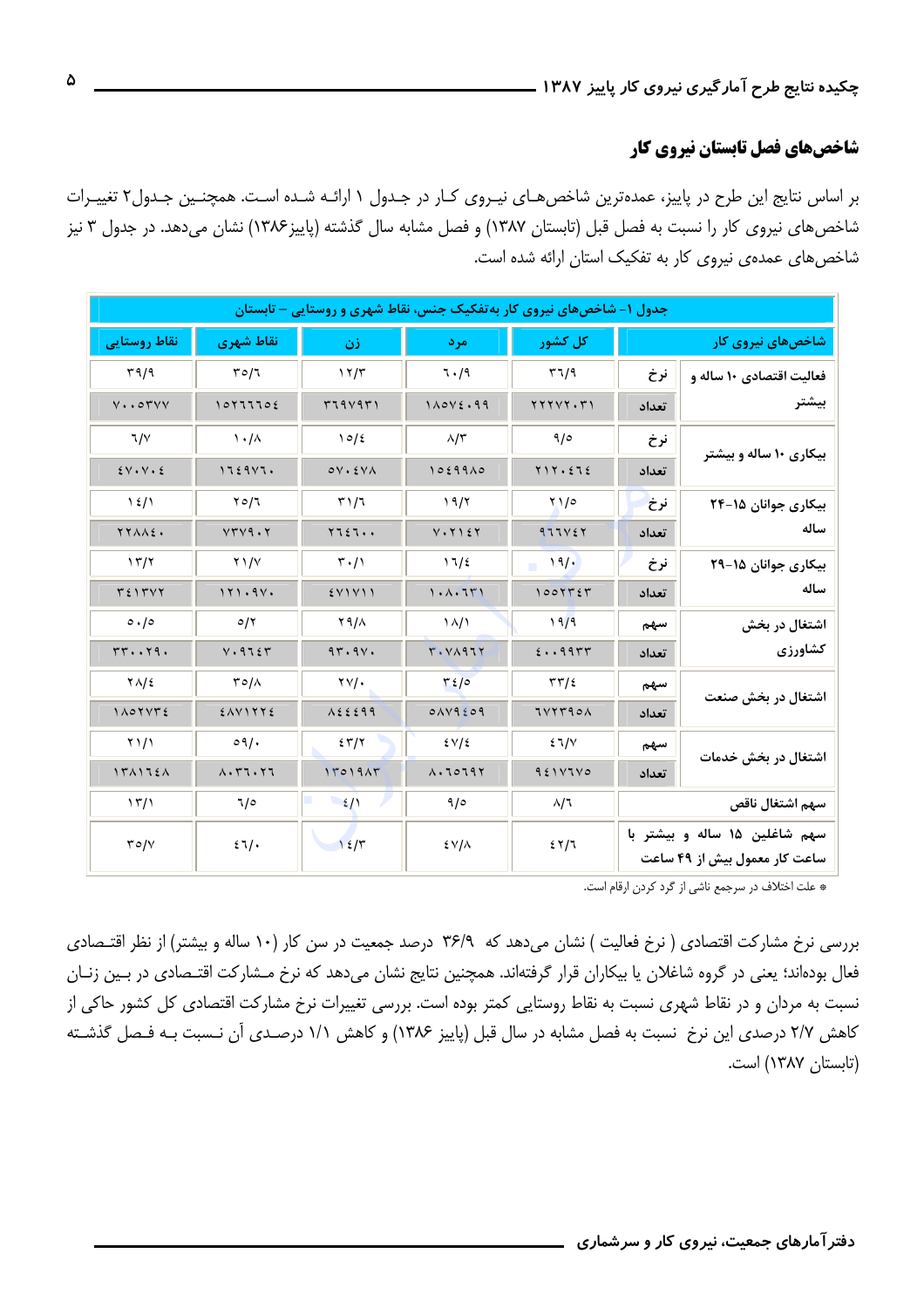

بررسی نرخ بیکاری نشان میدهد که ۹/۵ درصد از جمعیت فعال، بیکار بودهاند. بر اساس این نتایج، نرخ بیکاری در بین زنان نسبت به مردان و در نقاط شهری نسبت به نقاط روستایی بیشتر بوده است. بررسی روند تغییرات نرخ بیکاری کل کشور نشان میدهد کـه ایـن شاخص، نسبت به فصل مشابه در سال قبل ٠/٢ درصد و نسبت به فصل گذشته ٠/٧ درصد كاهش يافته است.



سهم اشتغال ناقص نشان میدهد که ۸/۶ درصد جمعیت شاغل دارای اشتغال ناقص بودهاند. این شاخص در بین مردان بیشتر از زنان و در نقاط روستایی بیشتر از نقاط شهری بوده است.

بررسی اشتغال در بخش های عمده اقتصادی نشان میدهد که بخش خـدمات بــا ۴۶/۷ درصـد بیـشترین سـهم اشـتغال را بــه خـود اختصاص داده است. در مراتب بعدی بخشهای صنعت با ۳۳/۴ و کشاورزی با ۱۹/۹درصد قرار دارند.

دفتر آمارهای جمعیت، نیروی کار و سرشماری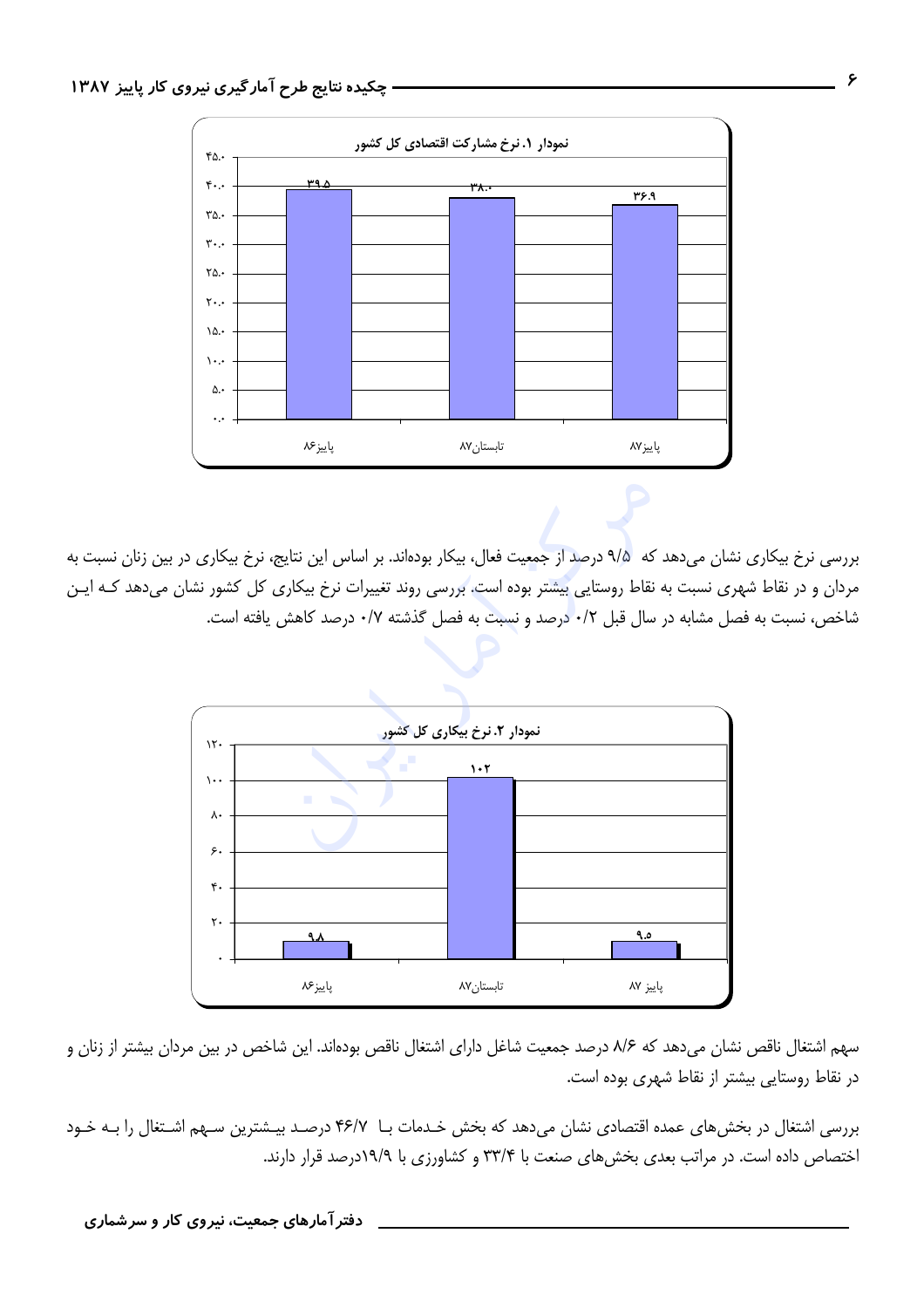### چکیده نتایج طرح آمار گیری نیروی کار پاییز ۱۳۸۷ .

بررسی نرخ بیکاری جوانان ۲۴ – ۱۵ ساله حاکی از آن است که ۲۱/۵ درصد از جمعیت فعال این گروه سنی بیکار بودهاند. این شـاخص در بین زنان نسبت به مردان و در نقاط شهری نسبت به نقاط روستایی بیشتر بوده است. بررسی روند تغییـــرات نــرخ بیکـاری جوانــان ۲۴−۱۵ ساله کل کشور نشان میدهد که این شاخص نیز نسبت به فصل مشابه در سال گذشته ۰/۲ درصد و نسبت بـه فـصل قبـل ١/۶ درصد كاهش يافته است.

نرخ بیکاری جوانان ۲۹ – ۱۵ ساله نیز حاکی از آن است که ۱۹/۰ درصد از جمعیت فعال ۲۹– ۱۵ ساله بیکار بودهاند. این شـاخص در بین زنان نسبت به مردان و در نقاط شهری نسبت به نقاط روستایی بیشتر بوده است. بررسی روند تغییـرات نرخ بیکاری جوانـان ٢٩– ۱۵ ساله نشان میدهد که این شاخص نسبت به پاییز ۱۳۸۶ و تابستان ۱۳۸۷ به ترتیب ۰/۱ و ۱/۵ درصد کاهش یافته است.

بررسی سهم شاغلین ۱۵ ساله و بیشتر با ساعت کار معمول بیش از ۴۹ ساعت نشان میدهد، ۴۲/۶ درصد شاغلین به طور معمول بیش از ۴۹ ساعت در هفته کار میکنند. این شاخص که یکی از نماگرهای کار شایسته میباشد نشان مـیدهـد در کـشور سـهم زیـادی از شاغلین بیشتر از استاندارد کار می کنند.

| <i>.</i><br>--                  | ັ<br>$\cdots$<br><i>,,,</i><br>ັບ <i>ມ</i> ະບ<br><b>- -</b><br>کل کشور |                                       |            |                  | پ<br>,,, , <b>,,</b><br>امر د |              |                   |               | $\overline{\phantom{a}}$<br><i>_</i><br>ັ<br>$\bullet$<br>زن |                      |                |                               |  |
|---------------------------------|------------------------------------------------------------------------|---------------------------------------|------------|------------------|-------------------------------|--------------|-------------------|---------------|--------------------------------------------------------------|----------------------|----------------|-------------------------------|--|
| <b>شاخصهای</b><br>إنيروي كار    | تابستان ۱۳۸۷                                                           |                                       | باييز ۱۳۸۶ |                  | تابستان ١٣٨٧                  |              | پاییز ۱۳۸۶        |               | تابستان ١٣٨٧                                                 |                      | پاییز۱۳۸۶      |                               |  |
|                                 | تغييرات                                                                | نرخ                                   | تغييرات    | نرخ              | تغييرات                       | نرخ          | تغييرات           | نرخ           | تغييرات                                                      | نرخ                  | تغييرات        | نرخ                           |  |
| نرخ مشاركت<br>اقتصادى           | $-1/1$                                                                 | $\tau \wedge /$                       | $-Y/V$     | 79/0             | $-1/2$                        | 77/7         | $-7/7$            | 77/0          | $-\cdot/\lambda$                                             | 15/7                 | $-\frac{1}{4}$ | 10/1                          |  |
| نرخ بيكاري                      | $-\cdot/\vee$                                                          | $\mathcal{N} \cdot \mathcal{N}$       | $-\cdot 7$ | $9/\lambda$      | $-\cdot/5$                    | $\lambda/3$  | $\cdot/\cdot$     | $\lambda/\xi$ | $-\frac{1}{\pi}$                                             | $\frac{1}{\sqrt{2}}$ | $-\cdot/7$     | 10/7                          |  |
| نرخ بيكارى جوانان<br>1۵-۲۴ ساله | $-1/7$                                                                 | $\langle \uparrow \uparrow / \rangle$ | $-17$      | $Y \setminus /I$ | $-\cdot/\vee$                 | 19/9         | $\cdot$ / $\cdot$ | 19/7          | $-2/\tilde{\tau}$                                            | 70/9                 | $\cdot$ /9     | $\mathsf{r} \cdot \mathsf{N}$ |  |
| نرخ بیکاری جوانان<br>1۵-۲۹ ساله | $-1/0$                                                                 | $\mathbf{Y} \cdot \mathbf{0}$         | $-\cdot/1$ | 19/1             | $-\cdot/\lambda$              | $1 \vee / 7$ | $\cdot$ /۲        | 11/7          | $-\nabla/\nabla$                                             | $\tau\tau/\lambda$   | $\cdot/2$      | ۲۹/۸                          |  |

حدول ۲. استغندات شاخص های عمدهی نیروی کار بر حسب جنس، نقاط شهری و روستایی- پاییز ۸۷ نسبت به تابستان ۱۳۸۷ و پاییز ۱۳۸۶ (درصد)

### دنباله جدول ٢

|                              |                  | انقاط شهري        | نقاط روستايي                  |                          |                     |                            |                |               |
|------------------------------|------------------|-------------------|-------------------------------|--------------------------|---------------------|----------------------------|----------------|---------------|
| شاخصهای نیروی کار            | /تابستان ۱۳۸۷    |                   |                               | ياييز ١٣٨۶               | <b>تابستان ۱۳۸۷</b> |                            | ياييز ١٣٨۶     |               |
|                              | تغييرات          | نرخ               | تغييرات                       | نرخ                      | تغييرات             | نرخ                        | تغييرات        | نرخ           |
| نرخ مشاركت اقتصادى           | $- \cdot / \vee$ | 51/2              | $-7/7$                        | $\mathsf{TV}/\mathsf{1}$ | $-\frac{1}{2}$      | $21/\lambda$               | $-\nabla/\tau$ | 55/0          |
| نرخ بيكارى                   | $-1/7$           | 17/               | $-17$                         | 11/2                     | $\cdot/2$           | $1/\ell$                   | $\cdot$ /٣     | 7/0           |
| نرخ بیکاری جوانان ۱۵–۲۴ ساله | $-Y/V$           | $Y\Lambda/\Sigma$ | $\frac{1}{2}$ ./ $\circ$      | Y7/1                     | $\cdot$ /۲          | 17/9                       | $\cdot/\cdot$  | $\frac{1}{2}$ |
| نرخ بیکاری جوانان ۱۵–۲۹ ساله | $-\frac{1}{2}$   | $Y \frac{2}{3}$   | $\overline{\cdot}$ $\cdot$ /0 | YY/Y                     | $\cdot/$            | $\langle \nabla f \rangle$ | $\cdot$ /٣     | 17/9          |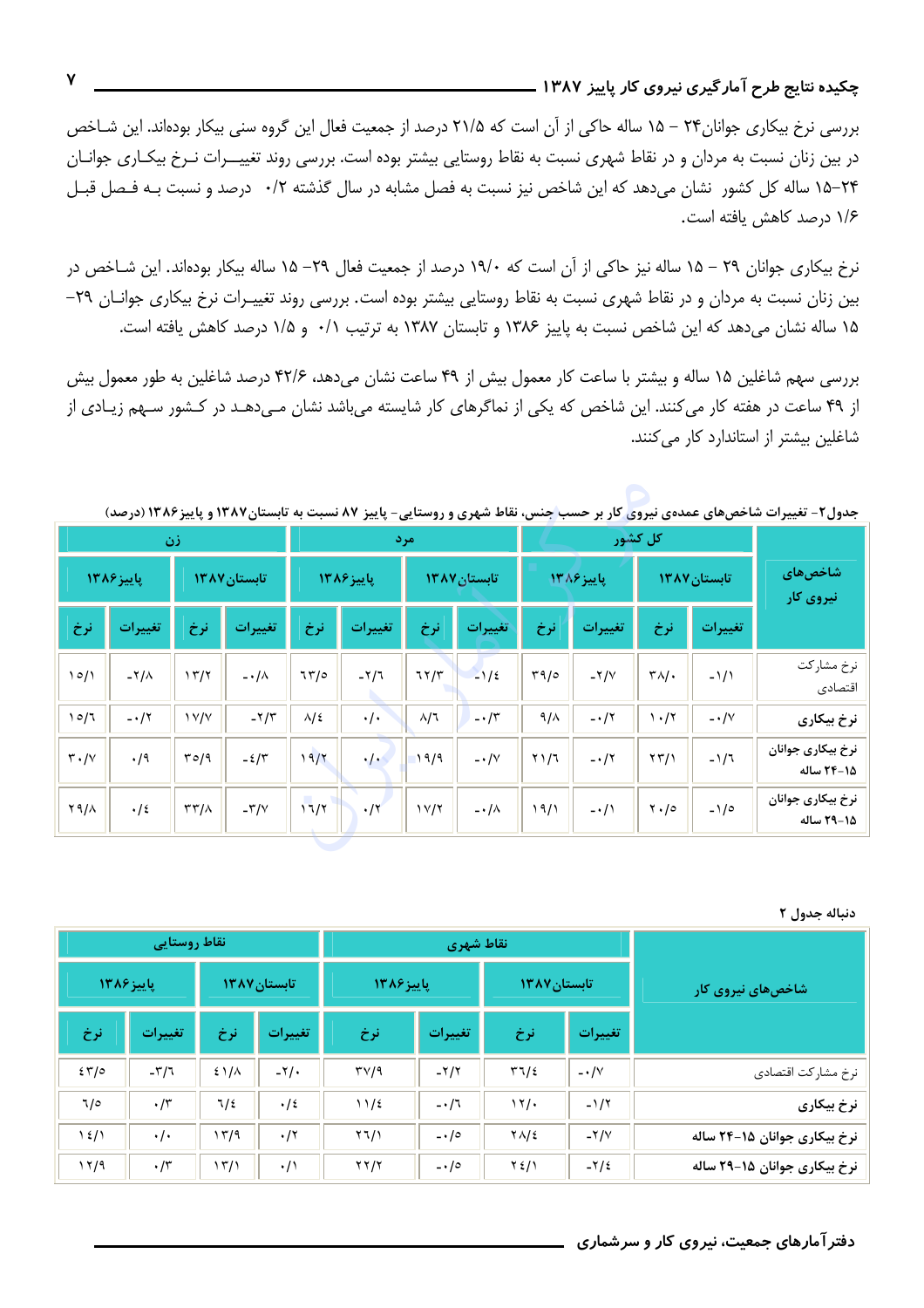نمودار ۳ تغییرات نرخ بیکاری در فصول متوالی سال های ۱۳۸۴ تا ۱۳۸۷ را نشان می دهد:



جدول۳ برخی از شاخصهای عمده نیروی کار را درفصول مورد بررسی به تفکیک استان نشان میدهد.